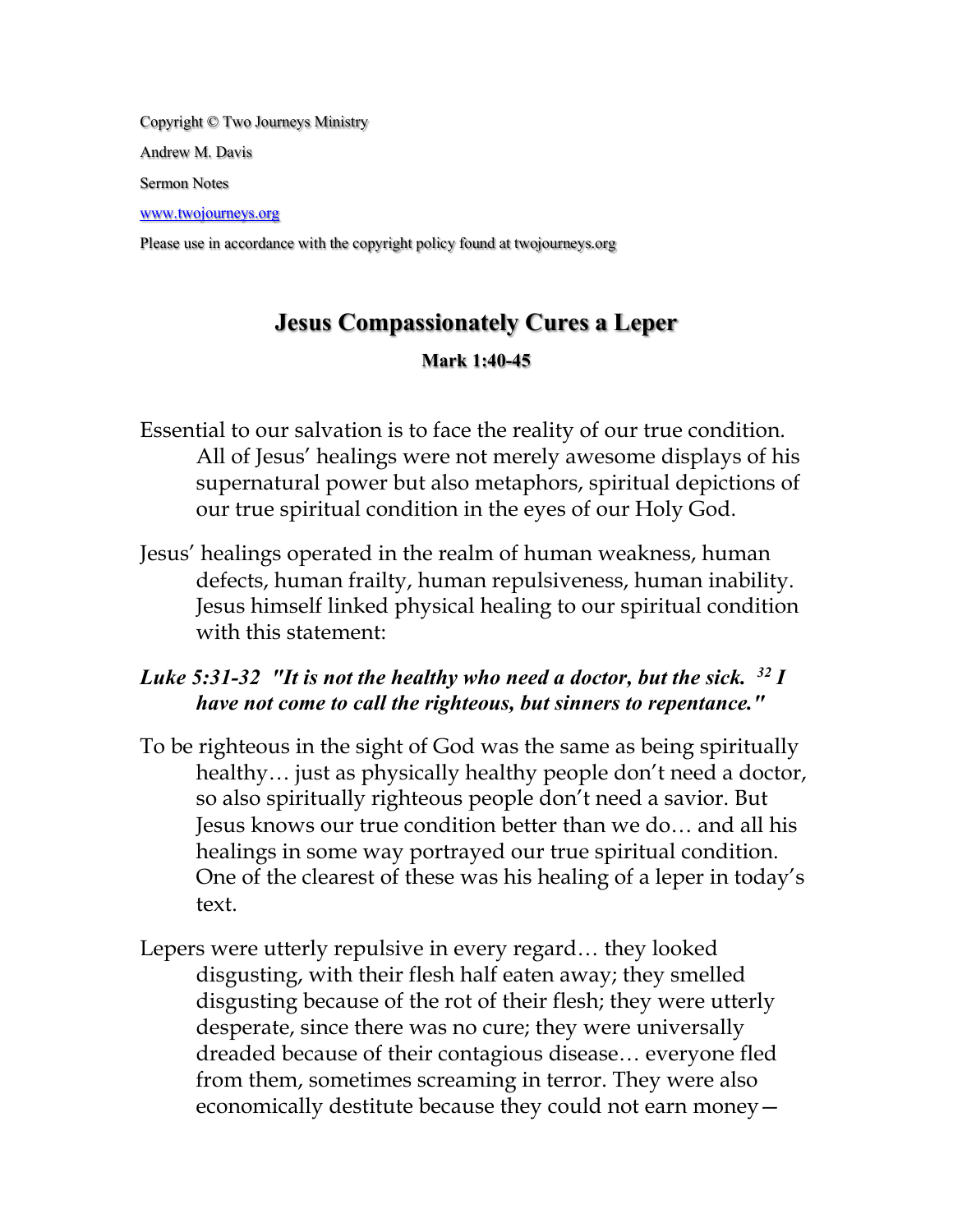anything they touched would have been considered defiled; they were spiritually outcasts… no better than the lowest uncircumcised Gentile, unable to go to the temple and worship God with their fellow Israelites…

- In all these ways, they were a grim picture of our SPIRITUAL condition before God. Think of this general description of an unredeemed sinner in the sight of God:
- *Romans 3:10-18 "There is no one righteous, not even one; 11 there is no one who understands, no one who seeks God. 12 All have turned away, they have together become worthless; there is no one who does good, not even one." 13 "Their throats are open graves; their tongues practice deceit." "The poison of vipers is on their lips." 14 "Their mouths are full of cursing and bitterness." 15 "Their feet are swift to shed blood; 16 ruin and misery mark their ways, 17 and the way of peace they do not know." 18 "There is no fear of God before their eyes."*
- What do you think a person in such a spiritual condition looks like to a holy God?

# *Habakkuk 1:13 Your eyes are too pure to look on evil; you cannot tolerate wrong.*

- So, when Jesus cures a leper at the end of Mark 1, it is beneficial for us all to insert ourselves into the story as spiritually defiled, corrupted, repulsive in the eyes of God. And when Jesus is moved by compassion and tenderly touches a man who has been untouchable perhaps for years is a powerful picture of our own salvation.
- Even more amazing is what this brief account teaches us about Jesus. As with all his healings, this one shows us the infinite majesty of Jesus Christ, the Son of God. The healing is effortless, perfect, and instantly effective. His desire to touch this defiled outcast shows again his yearning for a close relationship with sinners. At the end of this sermon, though, we will see how this account is written to give us a sense of an amazing reversal… Jesus took the outcast's place as an outcast himself. Therefore this is a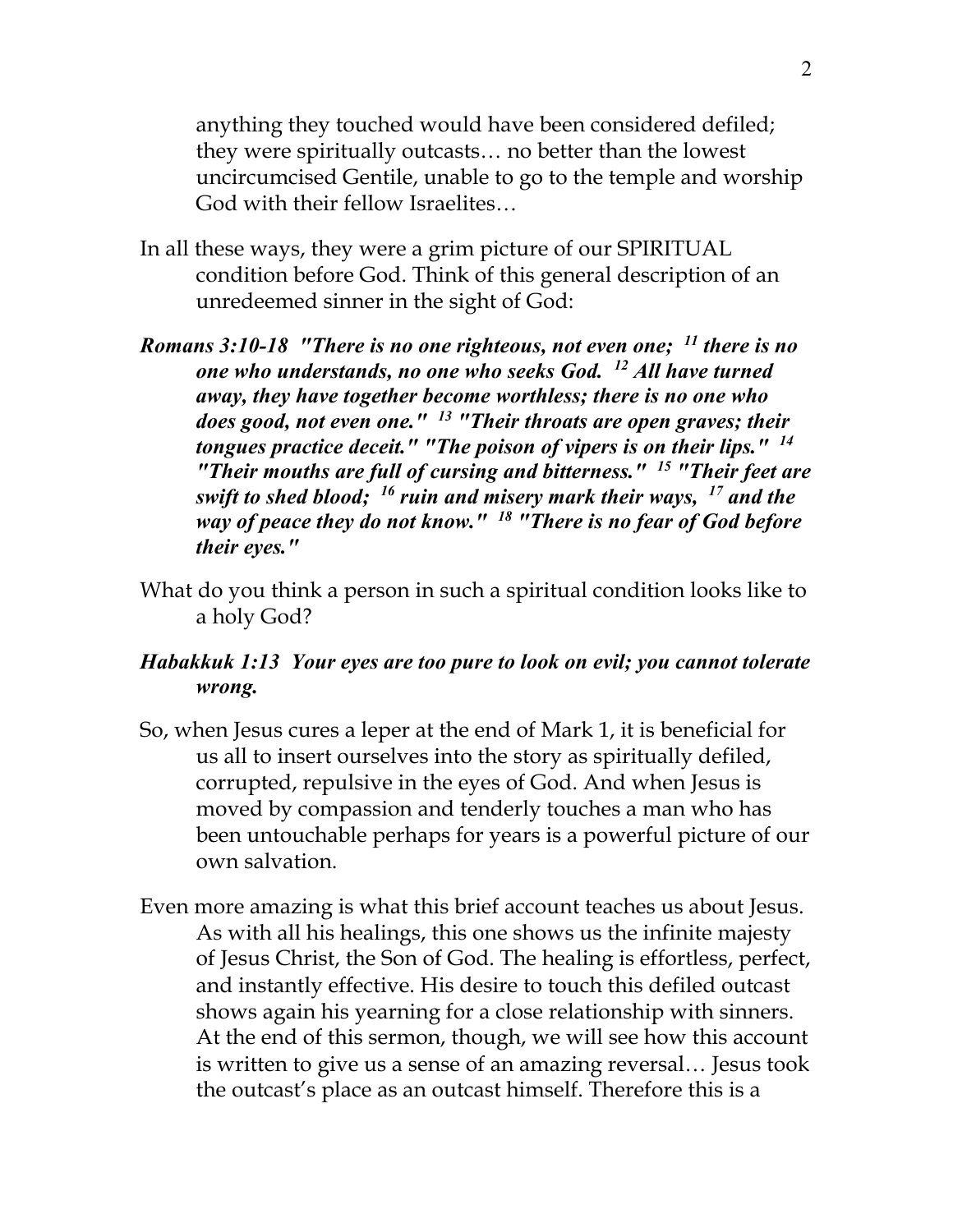beautiful picture of the gospel itself… of Christ's compassionate work for sinners like you and me.

But it is only available for people who understand how ugly was are spiritually in the sight of God. How WE are really the lepers.

#### I. The Leper's Plea

#### *Mark 1:40 A man with leprosy came to him and begged him on his knees, "If you are willing, you can make me clean."*

- A. The Terrors of Leprosy
	- 1. I have already described how awful this disease was seen to be in Jesus' day
	- 2. The English word "leprosy" comes from the Greek word "lepros" meaning scale… like the scales that fell from Saul's eyes after his conversion; it gives us a sense of the scaly nature of a leper's skin because of the ravages of the disease
	- 3. There were actually many skin diseases that fell under this category, not all of them equally serious… the book of Leviticus describes a wide range of skin conditions that were addressed in the Law of Moses; some just had to do with eczema or other forms of dry scaly skin that were no real threat, or running sores or scabs; others were far more serious
	- 4. Biblical scholars believe that the most serious form of leprosy, the one that brought terror to the population and devastated the lives of all who had it was Hansen's Disease; a communicable bacterial infection that could spread through the air or by physical touch
	- 5. Even today, there is no cure for Hansen's Disease, though its symptoms can be greatly mitigated
	- 6. Leprosy of that sort usually begins with pain and is followed by numbness as the disease attacks the nervous system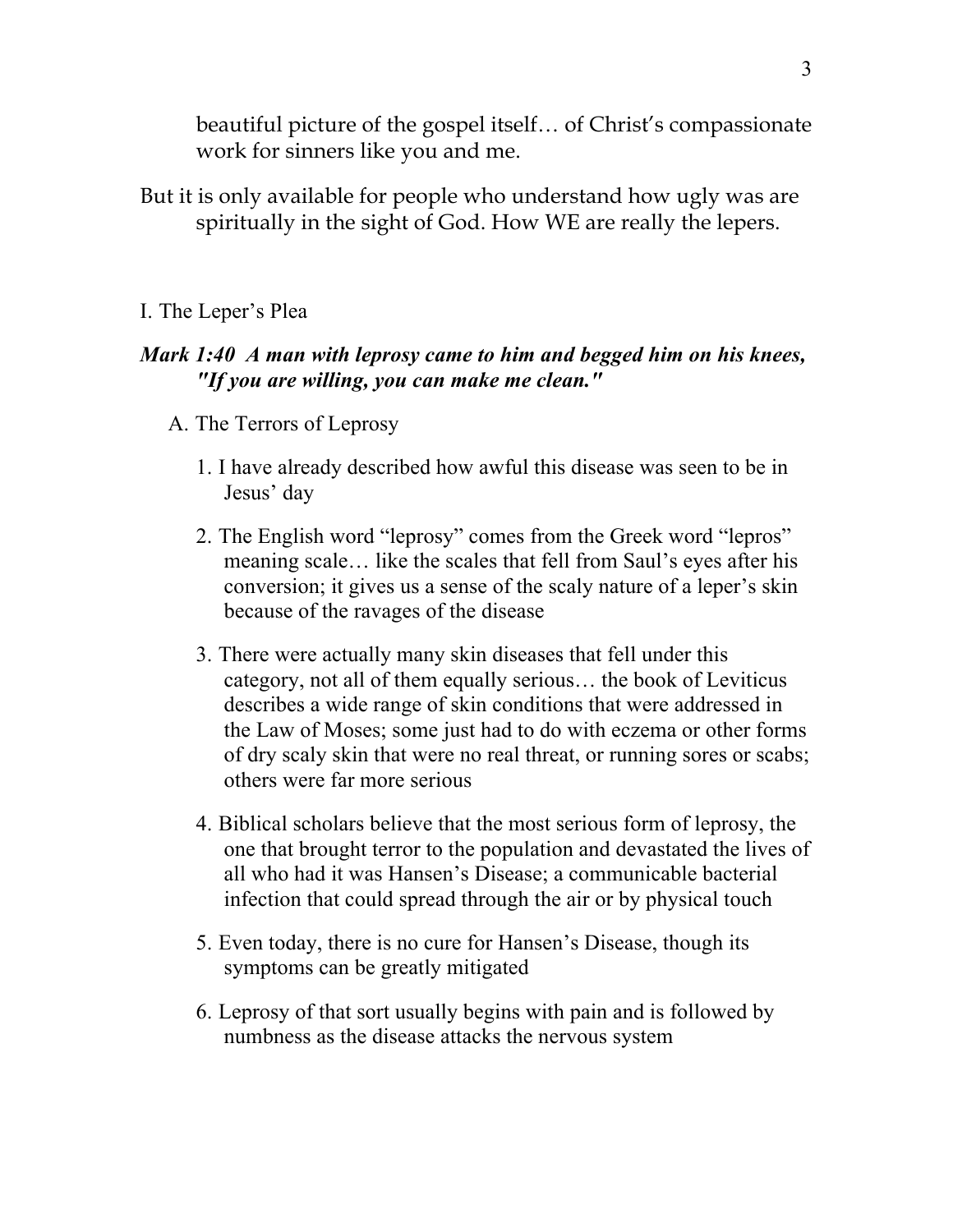- 7. The leper's skin loses its color and hair begins to fall out; the skin swells and bunches together; the leper often causes the body to emit a foul odor, making the leper even more repulsive
- 8. Perhaps most devastating of all is the numbness that results in a loss of the sensation of pain; thus the lepers frequently destroy their own bodies by injuring themselves without knowing it
- 9. Philip Yancey wrote a book about pain entitled *Where Are You God When It Hurts?* speaking about how essential pain is to protect us from greater damage… he described how awful it is for people suffering from Hansen's Disease to feel no pain at all:
- "For thousands of years people thought Hansen's Disease caused the ulcers on hands and feet and face which eventually led to rotting flesh and loss of limbs. Modern research has shown that in 99 percent of the cases, Hansen's Disease only numbs the extremities. The destruction follows solely because the warning system of pain is gone. How does the decay happen? In villages of Africa and Asia, a person with Hansen's Disease has been known to reach directly into a charcoal fire to retrieve a dropped potato. Nothing in his body told him not to. Patient's at [a leper's] hospital in India would work all day gripping a shovel with a protruding nail, or extinguish a burning wick with their bare hands or walk on splintered glass….The daily routines of life ground away at the patient's hands and feet but no warning system alerted him. If an ankle turned, tearing tendon and muscle, he would adjust and walk crooked."
	- B. The Religious Defilement of Leprosy
		- 1. In order to protect his chosen people from infectious diseases, the Lord made certain laws causing sick people to be quarantined from the rest of the community
- *Leviticus 13:45-46 "The person with such an infectious disease must wear torn clothes, let his hair be unkempt, cover the lower part of his face and cry out, 'Unclean! Unclean!' 46 As long as he has the infection he remains unclean. He must live alone; he must live outside the camp.*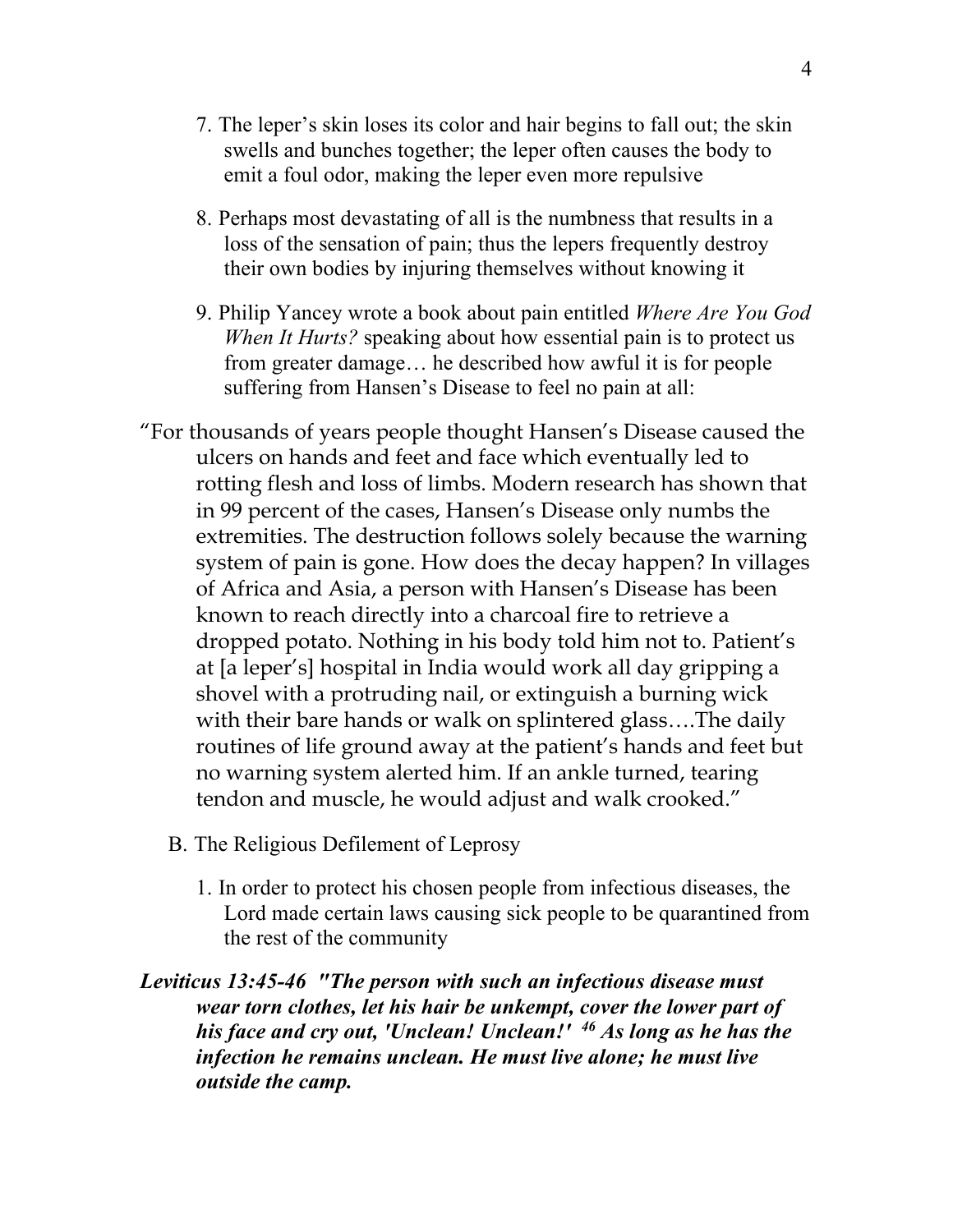- 2. Imagine what this was like socially! People need to be together… "It is not good for a man to be alone!" They need to be touched, hugged, patted on the back; they need to shake people's hands, greet family members with a kiss… sit across from friends at a dinner table and see their faces, listen to their voices… be together! All of that is over for the leper
- 3. Even worse, they were effectively cut off from corporate worship… as if cast out in the sight of God
- 4. Since the temple was the center of Jewish religious life, this spiritual exile was a devastating condition for lepers
- 5. It was like a living hell for them…

### *Psalm 31:22 In my alarm I said, "I am cut off from your sight!"*

### *Psalm 88:5-6 I am set apart with the dead, like the slain who lie in the grave, whom you remember no more, who are cut off from your care. 6 You have put me in the lowest pit, in the darkest depths.*

This is the condition of the poor man who came to Jesus that day!

- C. The Leper's Plea to the Lord
	- 1. The leper cast off all concern as he approached the Lord
	- 2. He would not stand far off… he had heard of Jesus' healing ministry and wanted to be included
	- 3. He broke all societal and religious norms and came close to Jesus
	- 4. He fell on his knees before him and begged him… he called him "Lord"; in Luke's Gospel, he even went lower, falling on his face before Jesus
	- 5. He was moved by faith; the accounts of Jesus' healings had convinced him that Jesus could do ANYTHING
	- 6. So he begged Jesus:

### *"If you are willing, you can make me clean."*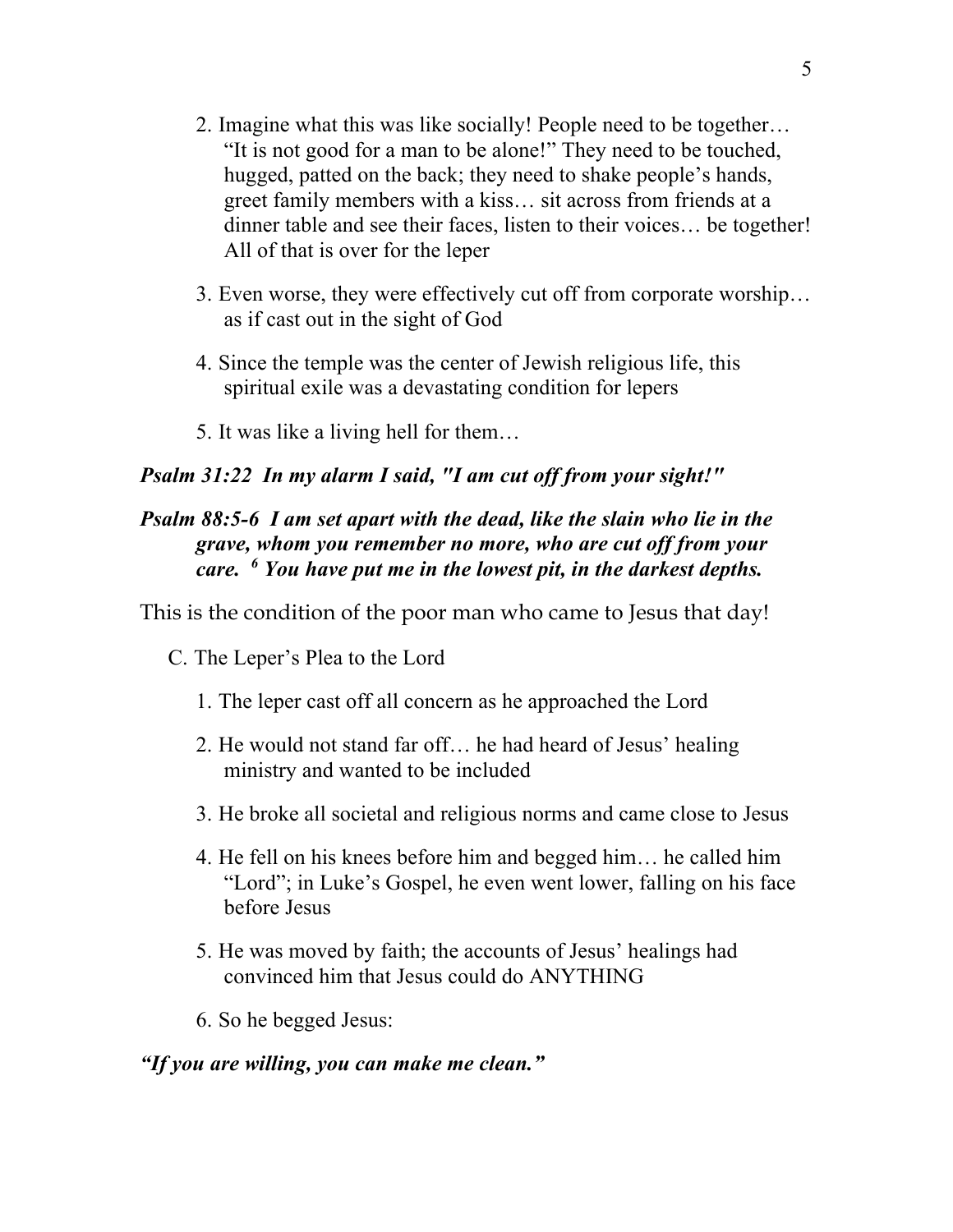- 7. This humble plea shows great faith; there is no doubt whatsoever that Jesus CAN do this… the only question is WILL he?
- 8. This is a pattern of all prayer, all requests we make of the Lord
- 9. Convinced of God's omnipotence, we know that God can do anything:

#### *Job 42:2 "I know that you can do all things; no plan of yours can be thwarted.*

- 10. But if God has made no specific promise to us, we cannot presume on him…
- John Calvin: "Men ought not to expect more than God promises. The leper had not learned by any inspired communication, or any promise of God, what Christ would do. It would have been improper in him, therefore, to go beyond these limits."

We cannot make demands! God does not OWE us a healing

- 11. The leper knew, it was well within the Lord's power; it's just a matter of Christ's WILLINGNESS
- D. The Leper's Desire: to be CLEAN
	- 1. The beautiful Greek word for healing… to be CLEAN; free from the disease
- E. What Must the Crowd Have Been Thinking?
- John MacArthur: "One can only imagine the people's reaction as they watched the dramatic scene unfold. Horror mixed with indignation must have swept though the crowd of onlookers. Some probably shrank back in startled fear, covering their mouths as they quickly retreated. Perhaps others glanced around for stones or sticks to drive away the unwanted outcast. Others surely stood watching in stunned silence, wondering how Jesus himself would respond."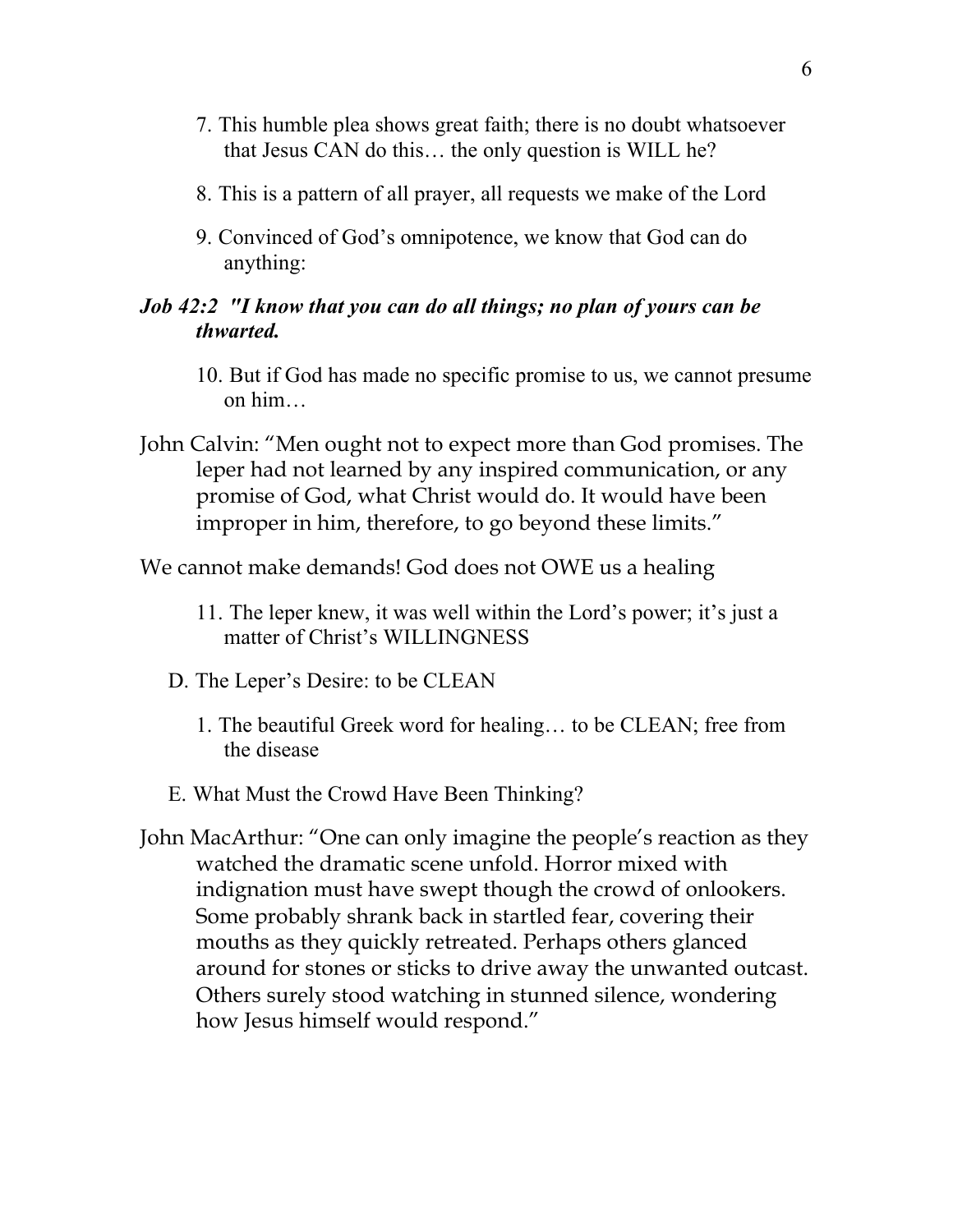II. The Lord's Compassionate Power

### *Mark 1:41-42 Filled with compassion, Jesus reached out his hand and touched the man. "I am willing," he said. "Be clean!" 42 Immediately the leprosy left him and he was cured.*

- A. The Compassion of Jesus
	- 1. The text says that Jesus was "filled with compassion" or "moved by compassion"; the Greek word root the compassion within the bowels… feeling it deeply within him
	- 2. Jesus displayed a very healthy and powerful emotional life
	- 3. Unlike gods of the Greek stoics who were thinking machines untouched whatsoever by the deplorable human condition, Jesus perfectly displayed the emotions of our heavenly Father, a God who is gracious and compassionate… he pities and seeks to relieve the miseries of his creatures
	- 4. By far the most common emotion ascribed to Jesus was his COMPASSION; we will see it as the reason for his teaching ministry in chapter 6, because they were like a sheep without shepherd; he will openly declare his compassion for the crowd in Mark 8

### *Mark 8:2-3 "I have compassion for these people; they have already been with me three days and have nothing to eat. 3 If I send them home hungry, they will collapse on the way, because some of them have come a long distance."*

- 5. Jesus is moved deeply from within concerning the miseries of others… he can immerse himself in their condition, feel deeply what it must have been like to be in such a situation
- 6. So it is with this leper; Jesus was moved with compassion for his plight
- 7. That is why I said that this is the worst thing Job said about God:

#### *Job 9:23 When a scourge brings sudden death, he mocks the despair of the innocent.*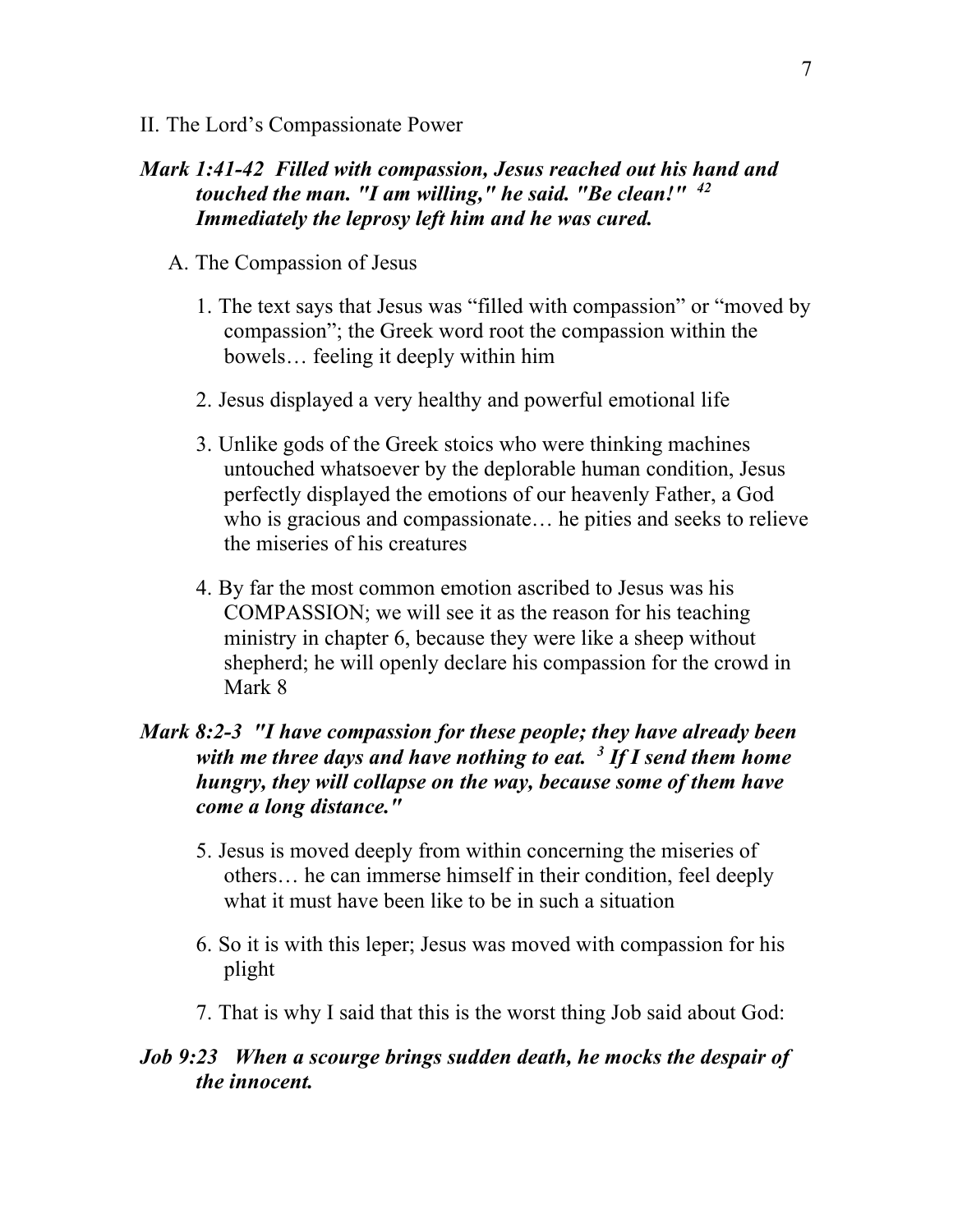As though God gets some kind of pleasure over the sufferings of innocent people

Christ perfectly lived out a life of compassion for the suffering

He would weep before raising Lazarus from the dead because of the abject sorrow of Martha and Mary over the death of their brother; he would also weep over Jerusalem because their unbelief would lead to their own destruction

We will see this compassion again and again in Jesus

- But it is not a feeling only… Jesus has the POWER to do something about it!
	- B. Jesus' Compassionate Touch and Awesome Healing Power

# *CSB Mark 1:41 Moved with compassion, Jesus reached out His hand and touched him. "I am willing," He told him. "Be made clean."*

1. Jesus does not merely feel feelings about this man

- 2. He physically extends his own hand to touch this man
- 3. What must that have been like? Who knows how long it has been since someone touched this poor leper? He was used to people running screaming from him… even his own family
- 4. This was in some ways exactly where the Law of Moses took this man; in order to protect the community from the communicable disease, this made had to be made an outcast
- 5. Anyone who touched him would become unclean himself, and liable to contract the same disease himself; holiness doesn't move to defilement and make it holy; but defilement DOES move to cleanness and make it unclean… that is the normal pattern

# *Leviticus 5:3 If anyone touches anything that would make him unclean, whether he is aware of it or not, when he learns of it he is guilty.*

*Haggai 2:11-14 "This is what the LORD Almighty says: 'Ask the priests what the law says: 12 If a person carries consecrated meat in the fold of his garment, and that fold touches some bread or stew, some*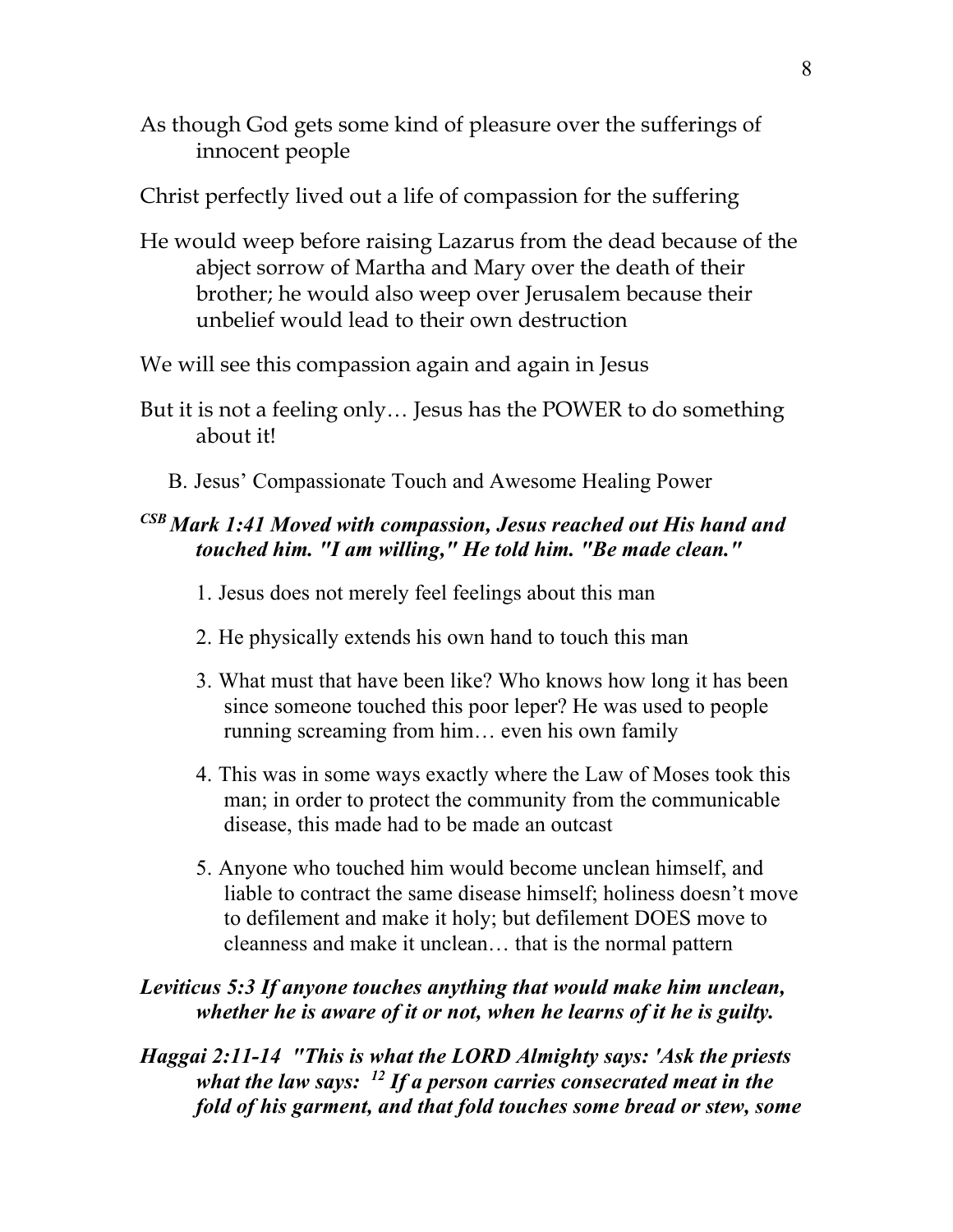*wine, oil or other food, does it become consecrated?'" The priests answered, "No." 13 Then Haggai said, "If a person defiled by contact with a dead body touches one of these things, does it become defiled?" "Yes," the priests replied, "it becomes defiled." 14 Then Haggai said, "'So it is with this people and this nation in my sight,' declares the LORD. 'Whatever they do and whatever they offer there is defiled.*

- 6. But not Jesus!!! Jesus is the exception!!! His touch produces healing in the defiled man
- 7. We have noted before that Jesus deeply desired a personal relationship with each of the people he healed
- 8. That is why so often he used physical touch to heal people
- 9. He just did the same in the last account… the healing of Peter's mother-in-law by touching her hand
- 10. Keep in mind, the Roman Centurion in Matthew 8 made it plain that none of this was necessary:

### *Matthew 8:8-9 "Lord, I do not deserve to have you come under my roof. But just say the word, and my servant will be healed. 9 For I myself am a man under authority, with soldiers under me. I tell this one, 'Go,' and he goes; and that one, 'Come,' and he comes. I say to my servant, 'Do this,' and he does it."*

- Jesus healed the centurion's servant FROM AFAR! So also the royal official's son in John 4 from many miles away; the Syro-Phoenician woman's demon-possessed daughter was left at home lying on a bed, and Jesus drove out the demon from a distance, not ever even seeing the girl
- So in the case of a leper, it might have seemed best to heal from a distance
- But why? Jesus would not be defiled by touching this man, but rather perfect health would flow from his hand to the leper's whole body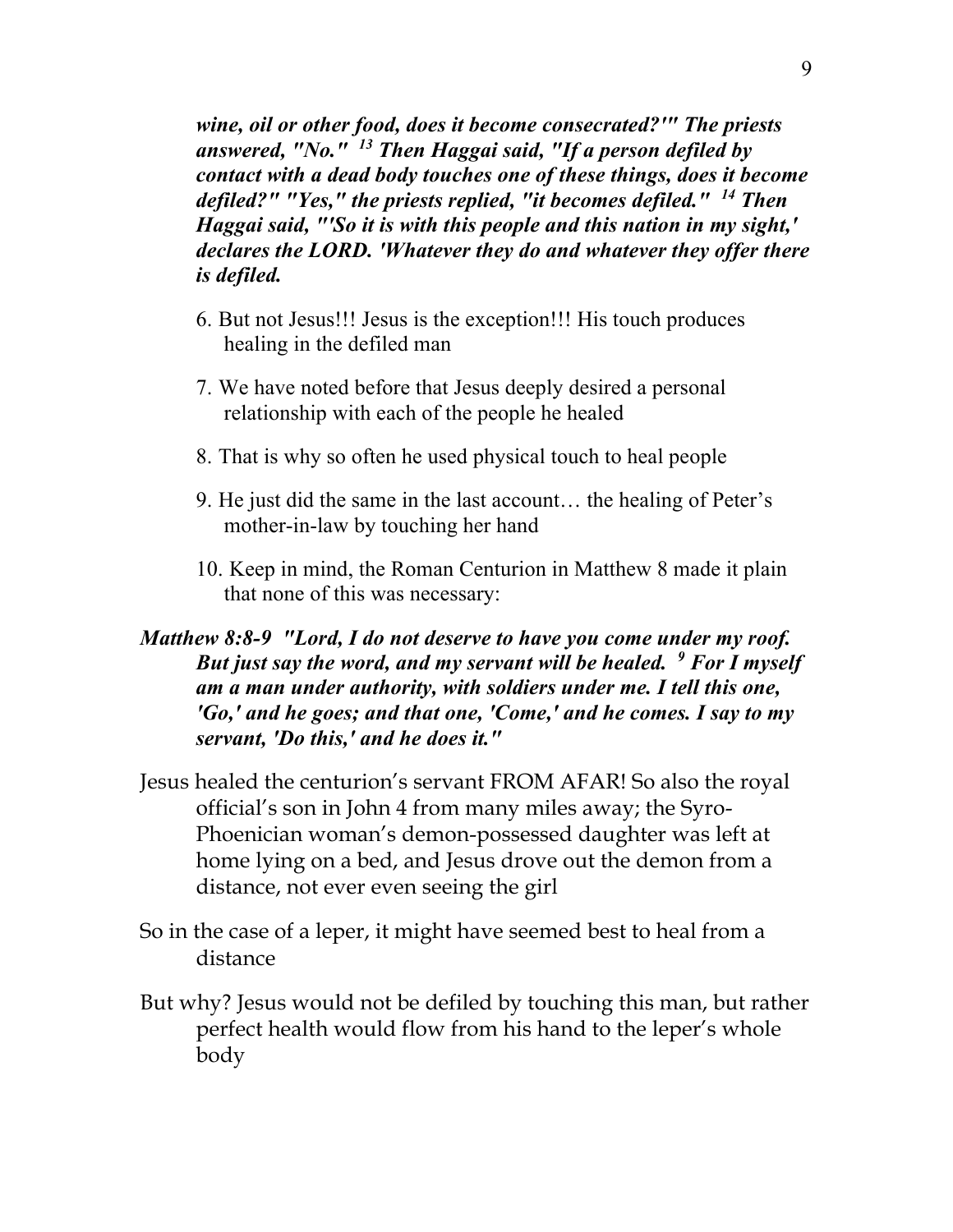- Picture two rooms side by side, separated by a door… one of them brilliantly lit, the other in perfect darkness; when you throw open the door between them, the light instantly defeats the darkness… the light floods in and drives out the darkness
- So it is with Jesus' touch of the leper… health flowed from Jesus' hand to this man's diseased body
- But more than that… he wanted this sad, lonely, isolated, outcast man to feel human touch for the first time in perhaps years

11. The power to heal with a WORD

#### *"Be clean!"*

- a. This is the word of the power of God
- b. By God's word, the universe existed

### *Psalm 33:6 By the word of the LORD were the heavens made, their starry host by the breath of his mouth.*

c. Jesus is the Word of God… all he need do is say the word and the healing happens

# *ESV Mark 1:42 And immediately the leprosy left him, and he was made clean.*

- IMMEDIATELY! There is no convalescence, no delay, no time to regain strength
- All the damage that leprosy had done to this man's body was instantly healed
- He was CLEAN… the flesh was restored like it was NEW
- When Naaman the Syrian general was cured of his leper, this was the description:
- *2 Kings 5:14 his flesh was restored and became clean like that of a young boy.*
	- 12. Completely physically fit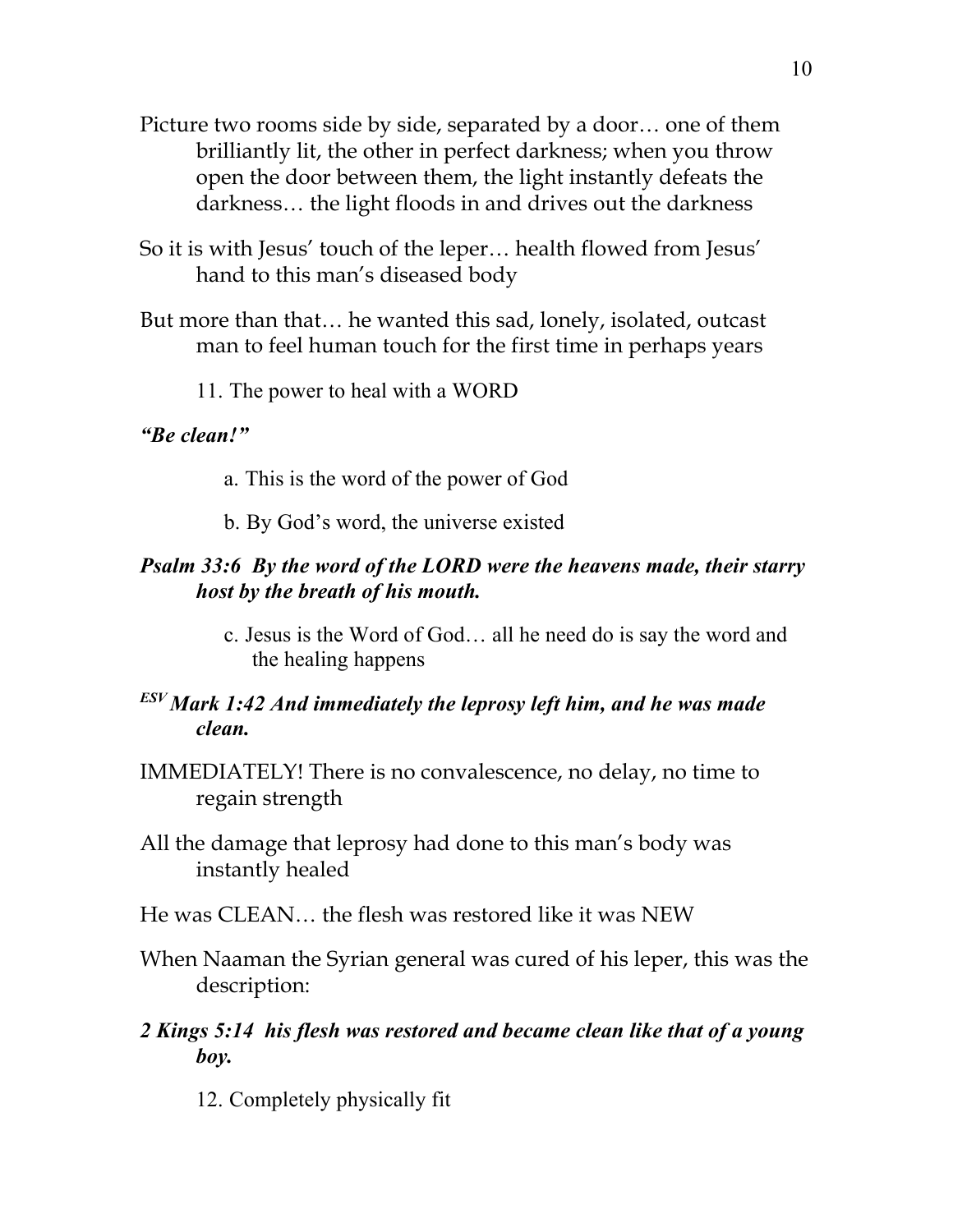- a. Jesus would command him to go from there to Jerusalem to show himself to the priests
- b. That journey was about a 100-mile hike!
- c. This leper needed no time to rest… he was immediately fit
- C. All Jesus' Healings are a Picture of our Perfect Healing at the Resurrection

### *1 Corinthians 15:42-44 The body that is sown is perishable, it is raised imperishable; 43 it is sown in dishonor, it is raised in glory; it is sown in weakness, it is raised in power; 44 it is sown a natural body, it is raised a spiritual body.*

- At the resurrection, Jesus will INSTANTLY give all the redeemed imperishable, glorious, powerful, spiritual bodies
- III. The Leper's Disobedience
	- A. Jesus Commanded the Former Leper Very Sternly

### *Mark 1:43-44 Jesus sent him away at once with a strong warning: 44 "See that you don't tell this to anyone. But go, show yourself to the priest and offer the sacrifices that Moses commanded for your cleansing, as a testimony to them."*

- 1. The Greek for "strong warning" implies a strictness, like a sharp command from a superior officer or a king
- 2. He does not say it gently but extremely clearly; he is the King of kings and Lord of lords… and true conversion always results in obedience
- 3. Again, notice the word "at once" or "immediately"… he wanted immediate obedience from this man
- 4. It began with the command not to tell anyone… more on that in a moment
- B. Obeying the Law of Moses
	- 1. Jesus came not to abolish the law of Moses but to fulfill it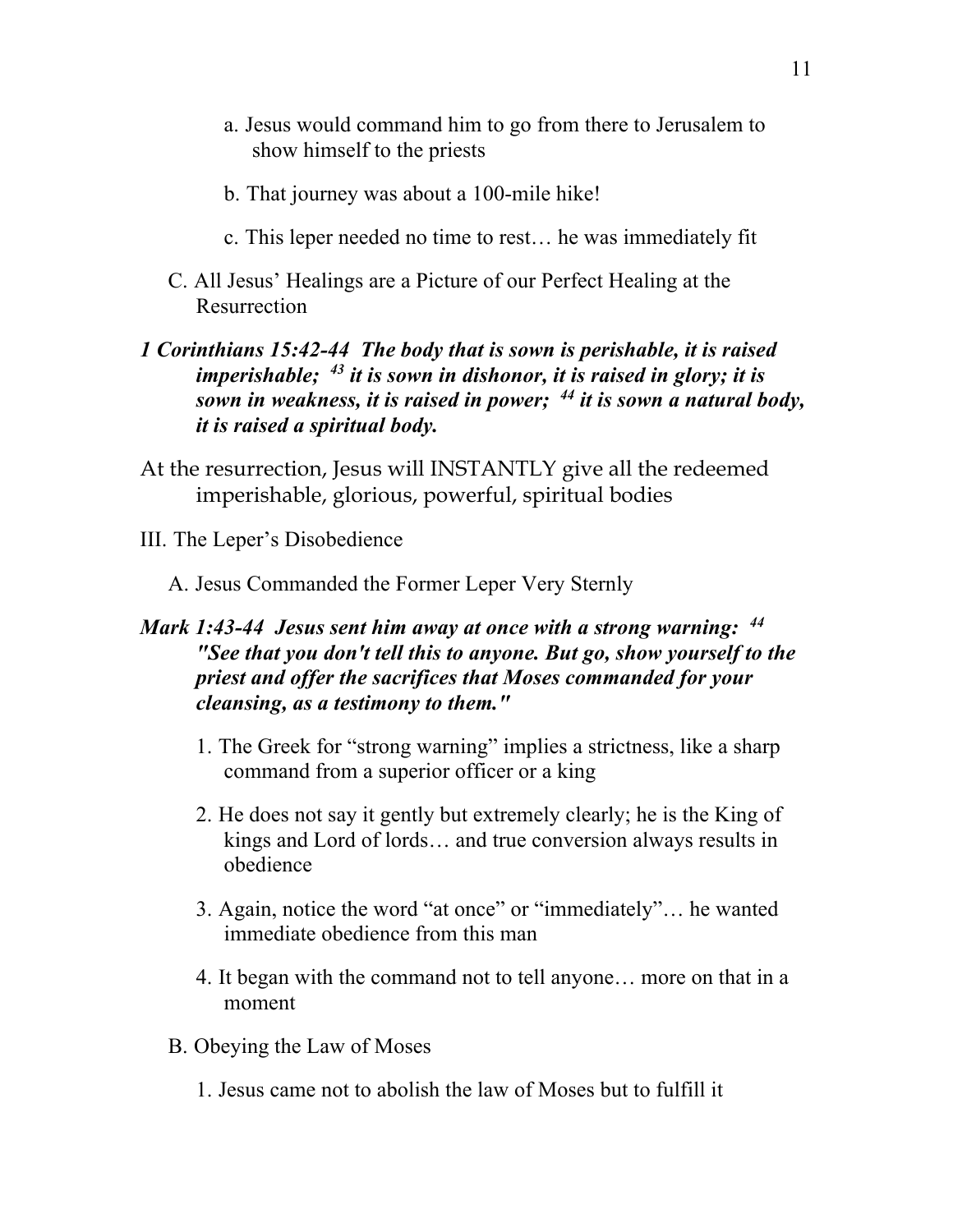- 2. Jesus was the most law-abiding Jew in history; he was born under the Law of Moses and lived his whole life in perfect obedience to its precepts
- 3. The Law in Leviticus 14 required the priests to evaluate the man and prove his right to re-enter society
- 4. The priests would take two birds and kill one of them in an earthenware vessel with running water; the live bird, along with cedar wood, a scarlet cord and hyssop were dipped in the blood of the slain bird, and the leper was sprinkled seven times with the blood; then the priests were to examine his skin and pronounce him clean, and the live bird was to be set free in an open field; then the former leper was to wash all his clothes, shave off all his hair, and go into a seven-day quarantine; on the eighth day, the priests would offer a final round of sacrifices for him and he would be clean, able to rejoin Jewish society and worship at the temple
- 5. Jesus wanted all this done AS A WITNESS or TESTIMONY to the priests!! Some of those priests would see the amazing evidence of Jesus' power and believe in him
- C. To Command to Tell No One
	- 1. Why did Jesus so frequently command people to tell no one
	- 2. We will see this again and again in Mark's Gospel… some call it the "Messianic Secret"
	- 3. But keep in mind, by the Holy Spirit inspiring Mark to write this account in his Gospel, God wanted this story proclaimed to the ends of the earth and to the end of time
	- 4. But right at that moment, there was a practical issue… and it comes immediately as a result of this man's disobedience

# *Mark 1:45 Instead he went out and began to talk freely, spreading the news. As a result, Jesus could no longer enter a town openly but stayed outside in lonely places. Yet the people still came to him from everywhere.*

This is all about CROWD CONTROL…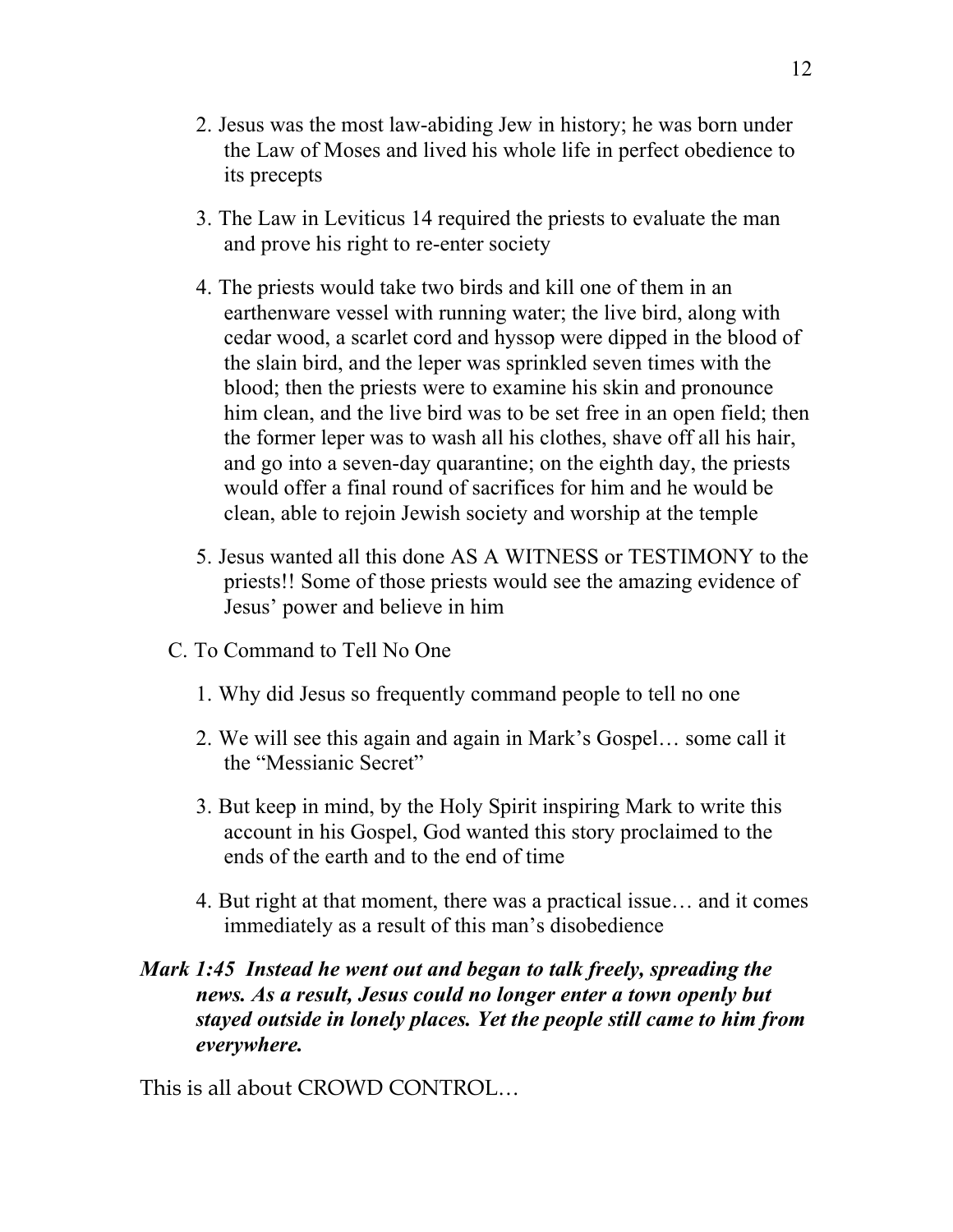- The people were hugely motivated to follow Jesus everywhere and receive healings…
- But Jesus did not come into the world as a physical healer; "death is the final enemy"… disease and death would continue until the end of the world
- The most important aspect of Jesus' public ministry was his preaching; but the people were all about temporal alleviation of their immediate griefs… they greatly underestimated their need for forgiveness of sins through faith in the Word of God
- But because of this man's disobedience, huge crowd flocked to Jesus incessantly for healing
- Immediately in the next chapter, we will see a crowd so huge crushing in on him that some men have to dig through a roof to get a paralyzed man to Jesus
- Furthermore, these crowds lacked faith
- *John 2:23-25 Now while he was in Jerusalem at the Passover Feast, many people saw the miraculous signs he was doing and believed in his name. 24 But Jesus would not entrust himself to them, for he knew all men. 25 He did not need man's testimony about man, for he knew what was in a man.*
- AND the frenzy got so high, they wanted to take Jesus forcibly to do what they wanted
- *John 6:15 Jesus, knowing that they intended to come and make him king by force, withdrew again to a mountain by himself.*
	- D. Demons Were More Obedient to Jesus Than Humans
		- 1. Every demon did instantly what Jesus commanded them to do
		- 2. But human beings often disobeyed… like this man
	- E. A Rebuke to Our Failure to Evangelize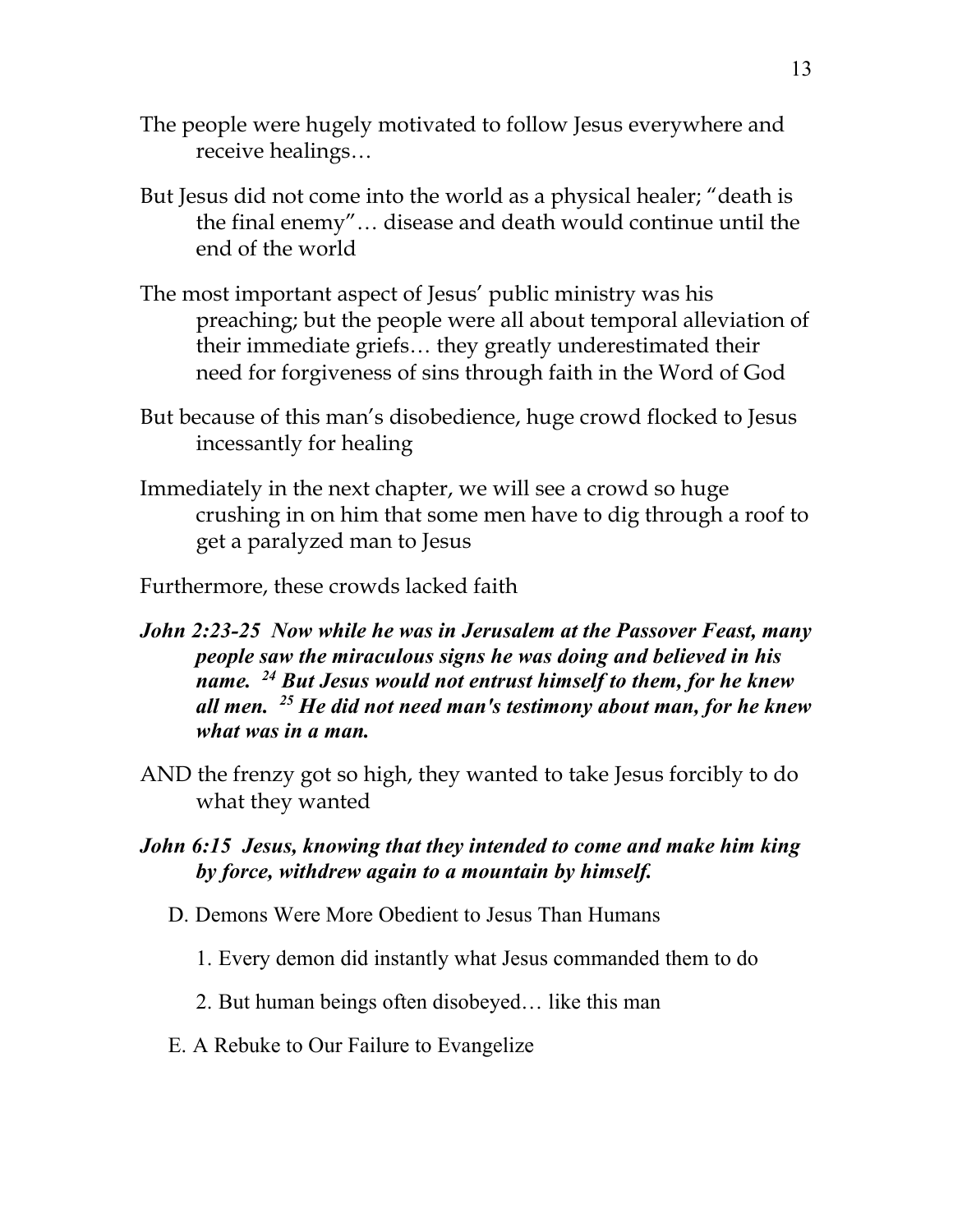- This man disobeyed and spread the news everywhere when Jesus commanded him not to
- But now, Jesus is commanding us to spread this gospel everywhere and we often disobey and remain silent!!
- IV. The Lord Becomes an Outcast
	- A. One Final and Fascinating Point
	- B. Jesus Unable to Enter Any Towns Publicly

# *Mark 1:45 Instead he went out and began to talk freely, spreading the news. As a result, Jesus could no longer enter a town openly but stayed outside in lonely places.*

1. Jesus intended to go throughout Galilee preaching in all the towns and villages

### *Mark 1:38 Jesus replied, "Let us go somewhere else-- to the nearby villages-- so I can preach there also. That is why I have come."*

#### *Mark 6:6 Then Jesus went around teaching from village to village.*

- 2. The first-century Jewish historian Josephus tells us that there were 240 towns and villages in Galilee
- 3. Because of this man's spreading the story, Jesus could not do his mission the way he wanted to
- 4. Yet people still came to him from everywhere… they found where he was; huge crowds
- 5. But to some degree, Jesus was a practical outcast

One commentator:

"Mark began this story with Jesus on the inside and the leper on the outside. At the end of the story, Jesus is 'outside in lonely places.' Jesus and the leper have traded places. Early in his ministry, Jesus is already an outsider in human society. Mark casts him in the role of the Servant of the Lord who bears the iniquities of others and whose bearing of them causes him to be